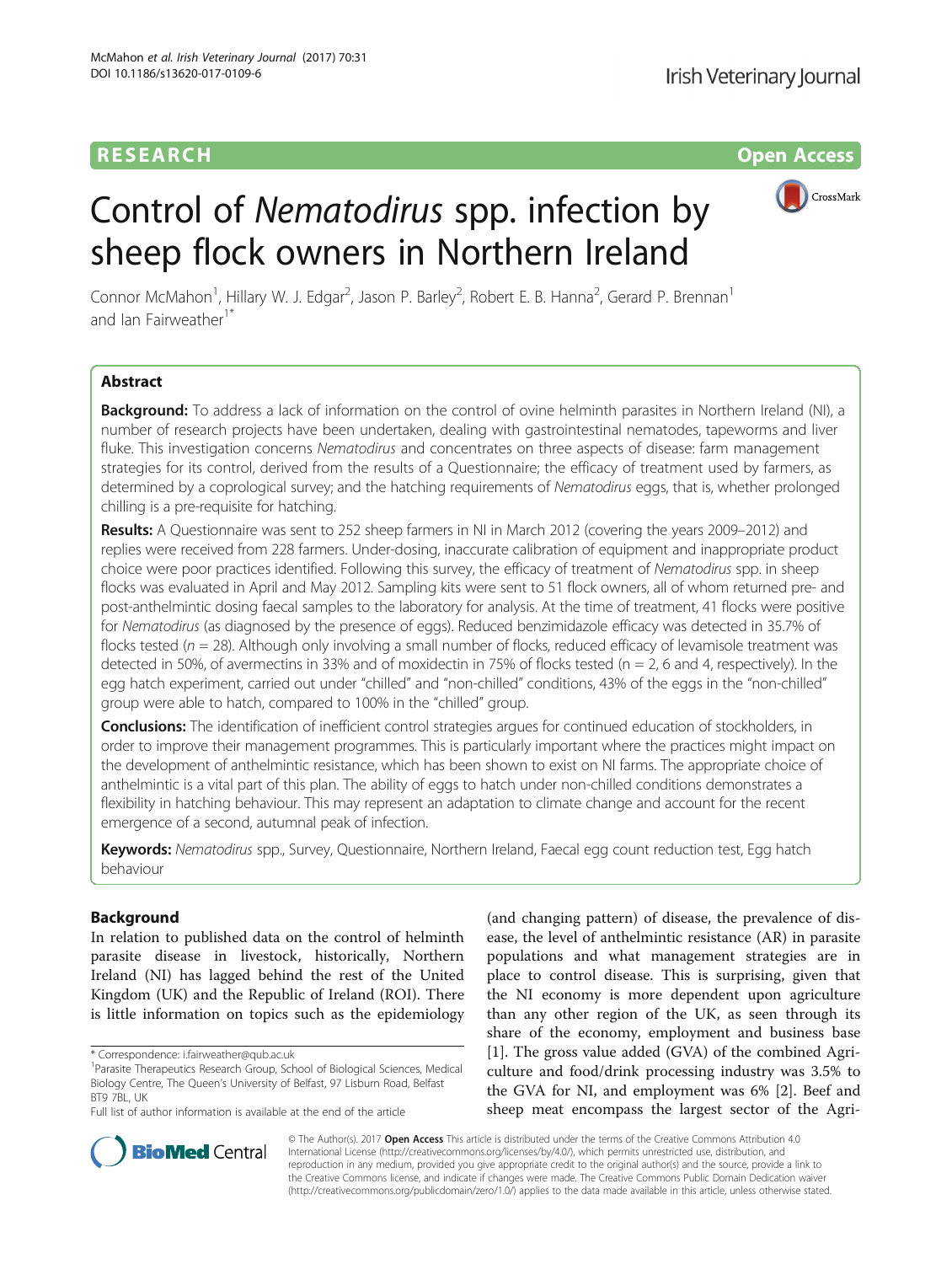Food industry: £394 m and £63 m was accrued from finished cattle and finished sheep in 2015, respectively [\[3](#page-9-0)]. The gathering of data in relation to parasitic diseases is of vital importance to the design and development of effective and sustainable programmes for parasite control. That is, programmes that will enable farmers to maximise animal welfare and productivity, yet will mitigate dependence on drug use, and thereby serve to slow the progression of AR.

The results of some recent studies on ovine helminth parasites in NI have begun to fill in the gaps in our knowledge. Climate change has been shown to have altered the seasonal pattern of some diseases: for example, an extension of the traditional transmission window for trichostrongylosis/teladorsagiosis; the emergence of a second, autumnal peak in Nematodirus spp. infection; and a shift in chronic fasciolosis to earlier in the year [[4](#page-9-0)–[6\]](#page-9-0). A coprological survey carried out in July–October 2011 provided information on the prevalence of AR in gastrointestinal nematode infections in sheep [[7\]](#page-9-0). A Questionnaire survey (conducted between May–September 2011) examined patterns of anthelmintic drug use and the effectiveness of management strategies in place to control the diseases [[8, 9\]](#page-9-0). However, the timing of the coprological survey in 2011 precluded the collection of data in relation to Nematodirus spp.

In sheep flocks in the UK and elsewhere in Europe, also Canada and the Rocky Mountain States of the USA, the most common aetiological agent of nematodirosis is Nematodirus battus [[10\]](#page-9-0). While Nematodirus helvetianus, N. filicollis and N. spathiger have been noted in mixed infections in these areas, they are considered to be more common across Australasia. Nematodirus spp. are considered to be atypical among trichostrongylid nematodes as a result of their long generation time, development to  $L_3$ larvae within the egg and (presumed) requirement of a period of chilled temperatures, followed by a sustained daily average temperature of 10 °C or more before hatching will take place [\[11, 12\]](#page-9-0). Nematodirosis is predominantly a disease of young lambs in the Spring; immunity develops quickly [[13](#page-9-0)] and this results in adult stock playing a negligible role in epidemiology [[14](#page-9-0)]. N. battus infection is an important cause of clinical disease (resulting from scouring and reduced weight gain) and fatality in young lambs in spring, following the mass hatch of infective  $L_3$  larvae [[15](#page-9-0)].

Relatively little is known about nematodirosis in NI. Diagnoses of nematodirosis (as a percentage of all ovine submissions to the Agri-Food and Biosciences Institute (AFBI) in NI and The Department of Agriculture, Food and the Marine (DAFM) Laboratories in the ROI) were 16%, 11% and 16% higher in NI than the RoI in 2013, 2014 and 2015, respectively [[16](#page-9-0)–[18](#page-9-0)]. In terms of the percentage of all ovine endoparasitic disease, nematodirosis in NI stands at 22%, compared to 27% for PGE (caused by other trichostrongylid nematodes); for the ROI, the figures are 6% and 52%, respectively [\[18\]](#page-9-0). The data suggests that nematodirosis is more prevalent in the North of Ireland than in the South.

It has been shown that up to  $\sim$ 70% of all deposited eggs will hatch without the chilling stimulus [\[19](#page-9-0)] and it has been suggested that the phenotypic plasticity in N. battus hatching behaviour represents a "bet-hedging" strategy that allows the establishment of "chilled" larvae in parasite-naïve lambs, supplemented by infection later in the season by larvae produced from "non-chilled" eggs [[20](#page-9-0)]. In recent years, increasingly, outbreaks of nematodirosis have been seen later in the grazing season (or indeed in the Autumn) in older lambs [\[20](#page-9-0)–[27\]](#page-9-0). This has already been reported for NI [[4\]](#page-9-0).

Control of nematodirosis is achieved through the use of anthelmintic drugs, most commonly benzimidazoles (BZs). In contrast to the situation in other trichostrongylid nematodes, there have been relatively few reports of AR in Nematodirus spp. In the Southern Hemisphere, oxfendazole resistance was found on a sheep farm in New Zealand [\[28](#page-9-0)], and Nematodirus spp. were found to be resistant to oxfendazole, thiabendazole and fenbendazole in a survey conducted on sheep farms in Australia [[29\]](#page-9-0). Furthermore, a total of 8 isolates of BZ-resistant N. spathiger (with a small contribution to total parasite burden by N. abnormalis) were reported in Tasmania [[30](#page-9-0), [31\]](#page-9-0). More recently, BZ (albendazole) resistance has been demonstrated in N. spathiger and N. filicollis in New Zealand [[32\]](#page-9-0). In the Northern Hemisphere, anthelmintic failure against N. battus has been reported in the UK and the ROI; in the UK, it was linked with (the impact of) "intestinal hypermotility on the pharmacokinetics of relatively insoluble drugs", rather than to AR per se [[33](#page-9-0)]. Similarly, evidence for reduced efficacy of levamisole (LV) and macrocyclic lactone (ML) treatments has been observed in the ROI, with suboptimal dosing practices put forward as a potential explanation [\[34, 35](#page-9-0)]. Recently, a fenbendazole-resistant N. battus isolate was identified in Scotland [\[36\]](#page-9-0). A subsequent clinical efficacy trial and pyrosequencing analysis revealed a high frequency of homozygous resistant genotypes, demonstrating that the F200Y Single Nucleotide Polymorphism (SNP) may be a potential mechanism of resistance in Nematodirus spp. [\[37\]](#page-9-0).

The overall aim of the current investigation was to obtain more information on ovine nematode disease control in NI, by focussing on Nematodirus. The study examined three specific topics: the efficiency of management practices in use by farmers, as gathered from the results of a Questionnaire; the efficacy of treatment of N. battus populations, as determined by means of a coprological survey; and the hatching requirements of N. battus eggs, that is, whether chilling is essential for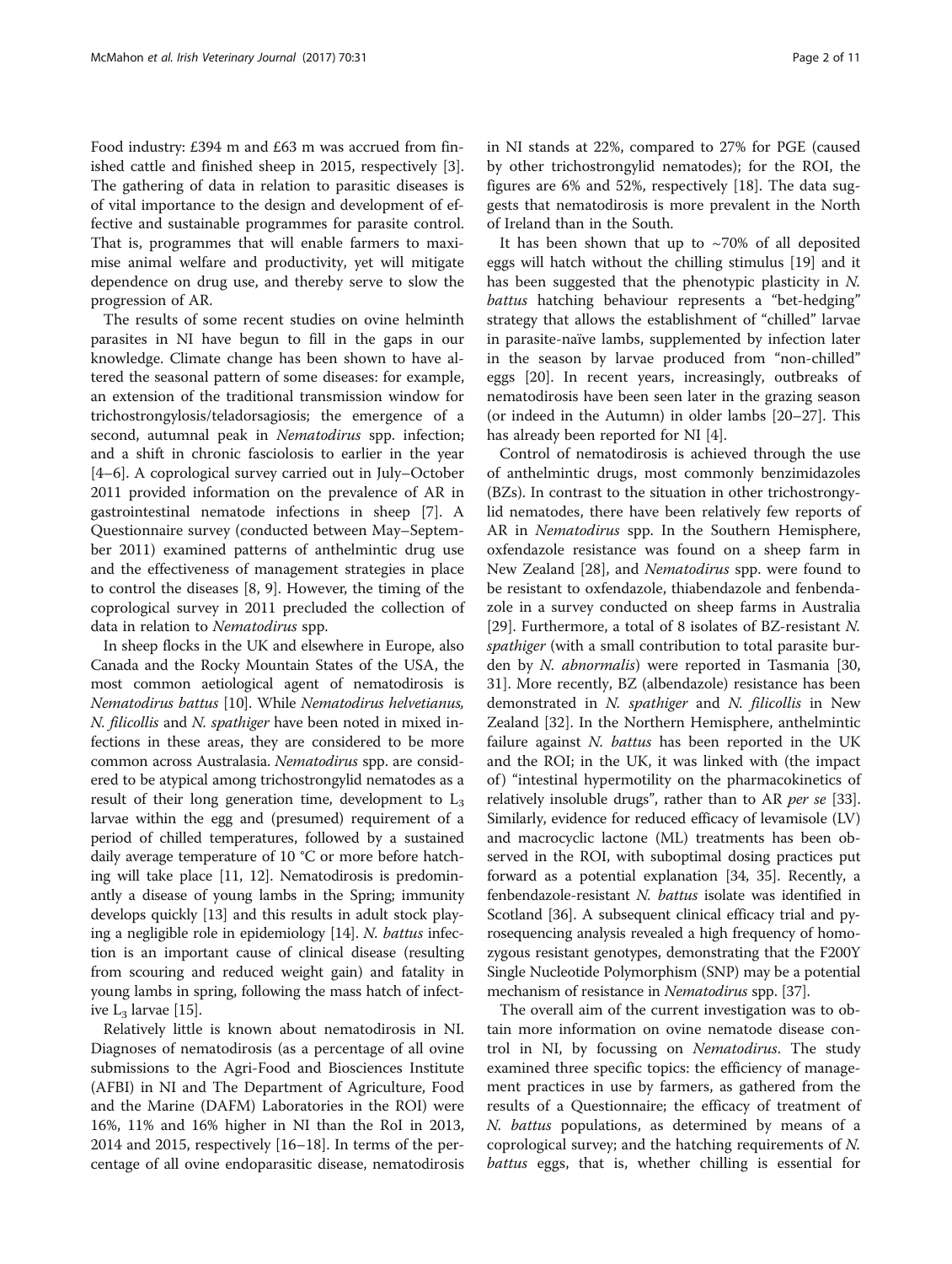hatching of the eggs. The results of the latter experiment may shed light on the underlying cause of the changing pattern of infection in response to climate change, a second, autumnal peak of infection having been identified previously [\[4](#page-9-0)].

## **Methods**

#### **Questionnaire**

Following the analysis of data collated from a Provincewide Questionnaire survey in 2011, a supplementary set of questions was sent (in March 2012) to those respondents who farmed sheep. The supplementary questions were presented in 3 sections, namely, control of Nematodirus spp. (Section 1), control of ectoparasites (Section 2) and control of tapeworm parasites (Section 3). This manuscript is only concerned with the responses to questions in Section 1.

#### Statistical analysis of questionnaire data

Descriptive statistics, such as means and standard deviations, were calculated using Microsoft® Excel 2007.

#### Coprological survey

#### Survey population

Through the completion and return of a Questionnaire, participants had indicated a willingness to have their flocks tested for the presence of anthelmintic-resistant Nematodirus spp. populations. On receipt of a completed questionnaire at the Veterinary Sciences Division (VSD), Stormont, flock owners were sent sample packs which contained a general overview of the test methodology. Following this, each flock owner was contacted by telephone to discuss the specific requirements of the testing protocol. No limitations were placed on the owners as to when they were to collect pre-treatment samples (regarding the time elapsed since the last anthelmintic treatment), or which product was to be used for treatment. Similarly, the only criterion for inclusion in the study was that a questionnaire was completed beforehand. No further selection of participants took place. The intent of this was to ensure inclusion of a diverse range of flock types, including pedigree, commercial and mixed flocks, as well as a range of flock sizes. Coprological testing took place between April 1st and May 31st 2012.

## Instructions to flock owners

Calibration of dosing equipment (for products to be given orally) was to be performed, before treatment, using the drench of choice at its recommended dose rate. Flock owners were to dispense 20 ml of anthelmintic solution into a graduated measuring device, to ensure the appropriate volume was being delivered. To minimise under-dosing, flock owners were asked to weigh the animals (by weigh-bridge) and to dose to the weight of

the heaviest animal in the group, as per SCOPS (Sustainable Control Of Parasites in Sheep) guidelines [\[38](#page-9-0)]. Ideally, the animals were to be selected from the 2011 lamb crop and should represent a broad cross-section of the flock, not only those animals showing visible scour. A minimum of 20 animals were to be separated, individually marked by coloured spray-marker, the ear-tag number recorded and ten 50 ml universal sample pots were to be used to store ten faecal samples, one sample from each of 10 lambs. The samples were collected from the ground following defaecation after observation of the animals. For the post-treatment (pt) sampling, as many as possible of the initial ten lambs were to be resampled, although if it were not possible to collect from the initial ten, individuals from the remainder of the group were to be used as replacements [\[7](#page-9-0)]. Between sample times, the animals were to have full access to pasture already grazed that year. After collection, farmers were asked not to refrigerate samples, but to return them as soon as possible to the laboratory at VSD (AFBI), where the faecal egg counting was carried out.

Instructions on re-sampling times for the various drench classes were set as 7 days (d) following treatment, regardless of product selection. This follows SCOPS advice to "retest seven to 10 days (no longer, because of the short prepatent period of  $N$ . battus) after the administration of the drench." [\[39, 40\]](#page-9-0).

## Sample processing

The sedimentation method for fluke eggs, as described by Flanagan et al. [\[41](#page-9-0)], was used for counting Nematodirus spp. eggs. Briefly, 3 g of faeces was added to 42 ml of water and homogenised, before passing the solution through a strainer and collecting a 15 ml sample in a test-tube. The sample was washed through a 90 μm sieve set over a 63 μm sieve, before inverting the 63 μm sieve and washing the filtrate into a bowl. The bowl contents were poured into a pint beaker and left to sediment for a minimum of 15 min. Eggs of Nematodirus spp. were counted and the number of eggs per gram (epg) was calculated. In order to check that all Nematodirus eggs were trapped and retained on the 63 μm sieve, the content remaining on the 90 μm sieve and the residue washed through the 63 μm sieve were regularly examined to confirm the absence of Nematodirus eggs. The detection limit of the method is 15 epg.

#### Faecal egg count reduction test (FECRT)

Percentage reduction was based on the formula of Koha-pakdee et al. [\[42](#page-9-0)]: percentage reduction =  $[(T1 - T2)/T1]$ × 100, where T1 is the arithmetic mean Faecal Egg Count (FEC) pre-treatment and T2 is the arithmetic mean FEC of treated animals. This formula has been used in previous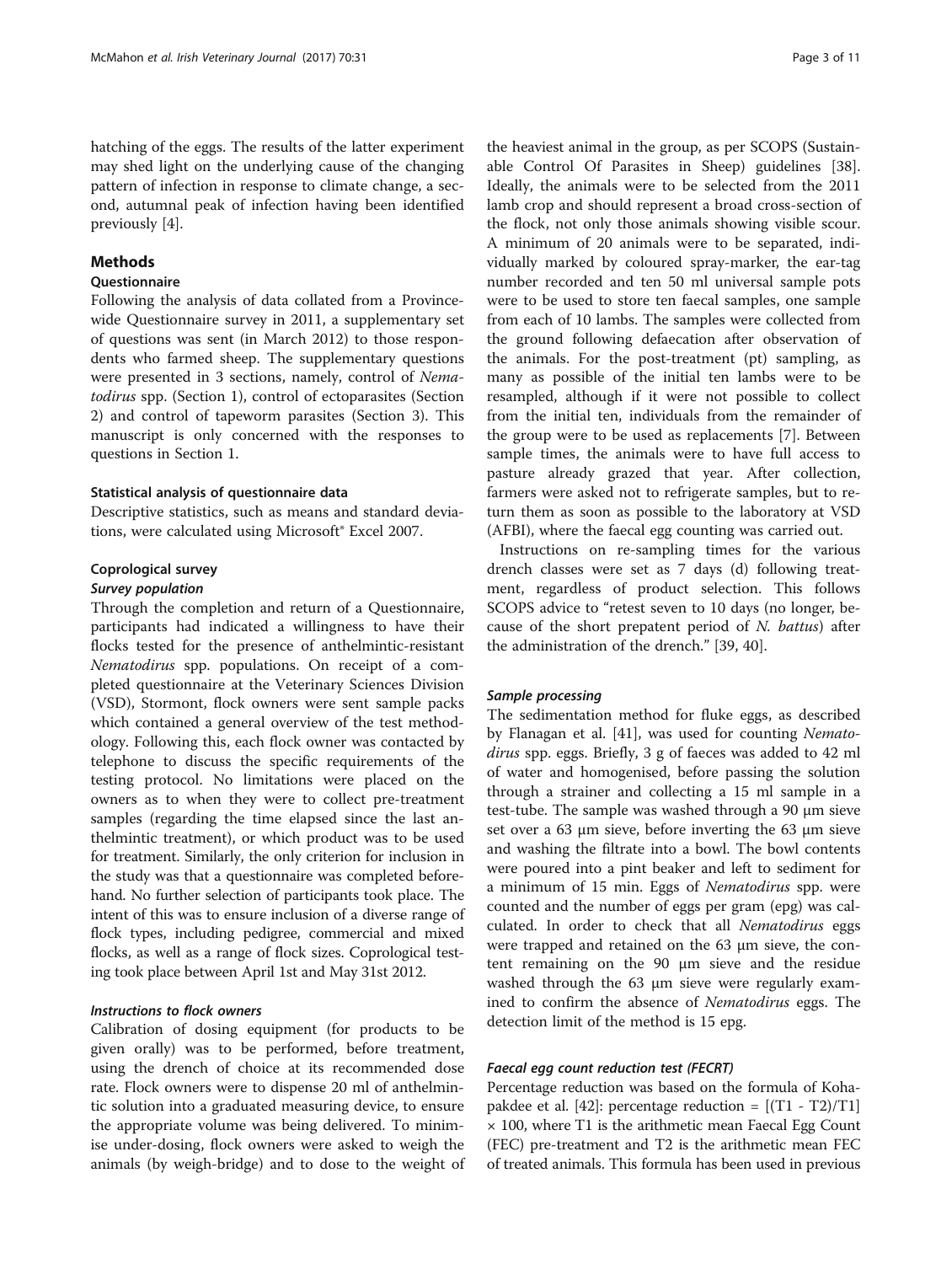studies [\[7](#page-9-0), [8, 43](#page-9-0)]. Resistance is confirmed when the reduction in FECs pt. is less than 95% and the lower 95% confidence interval of the percentage reduction is less than 90% [\[44](#page-9-0)].

#### Outlier identification

For the purposes of this investigation, an outlier was defined as a data point that was numerically distant from the remainder of points within said dataset [[7](#page-9-0)]. If an individual FEC was outside the range of the arithmetic mean  $\pm$  the standard error about the mean, it was not included in the efficacy calculation. Only pt. FECs were subject to outlier identification.

## Identification and initial characterization of ovine Nematodirus spp. present in Northern Ireland

N. battus eggs were identified in FECs on the basis of egg morphology [[45\]](#page-9-0), and this was subsequently verified on the basis of  $L_3$  morphology [\[46](#page-9-0)].

The evaluation of egg hatching behaviour followed the protocol of van Dijk and Morgan [\[19\]](#page-9-0). Embryonation was carried out at 20 °C. After 6 weeks, infective L<sub>3</sub> larvae were visible in all eggs.

#### Species identification

Approximately 300 eggs were pipetted into a 2 ml Eppendorf tube and stored at 4 °C for 29 d, then transferred to a 13 °C incubator (Sanyo Incubator MIR-262; Sanyo Electric Biomedical Co. Ltd., Japan). At d 60, the eggs were stained in Lugol's iodine for 20 min, counterstained in 30%  $(w/v)$  sodium thiosulphate, and then the hatched larvae were examined microscopically for species identification [\[46](#page-9-0)]. N. battus was the only Nematodirus species detected.

#### Hatching behaviour

Faecal material remaining after the FECRT analysis was pooled from all the farms and so the data represents the NI population as a whole. The eggs were split equally into two groups: one group was maintained at 4 °C for 29 d (the "Chilled" group), while the other was kept at 20 °C for the same time period (the "Non-Chilled" group). The groups were then transferred to a 13 °C incubator. Plates were redistributed daily so as to minimise any effect of temperature flux within the incubator. The proportions of eggs containing larvae, and any larvae that had hatched, were counted on d 0, and hatched larvae were thereafter counted on d 3 and on alternate days up to d 41. In order to determine whether the counts on d 41 represented the maximum hatch, further hatching was checked on d 50, 55 and 60.

## Results

## Questionnaire results

A total of 228 completed questionnaires (from the initial 252 distributed) were received. This represents a return rate of 90.5%. The summary of questions posed and responses received is presented in Table [1.](#page-4-0)

#### Treatment timing

The main influences on the decision of when to treat were: the presence of scour (47.4%), AFBI forecast warnings of the peak hatching of Nematodirus spp. eggs on pasture (19.7%), and the advice of veterinarians (14.5%), although 23.7% of flock owners treated on the same day each year regardless of the other factors named above (Table [1\)](#page-4-0).

## Potential under- or over-dosing

Dosing to the average weight of the group/flock was practised by 10.2% of respondents and the weight of the animals was estimated by 40.3% (Table [1](#page-4-0)), leading to the cumulative possibility of under- or over-dosing through incorrect weight estimation in 50.5% of flocks.

Ensuring that the equipment was delivering its stated dose before treatment was routinely practised by 30.7% of respondents, whilst 52.0% occasionally checked and 17.3% of respondents never checked their equipment before treating for Nematodirus spp. infection (Table [1](#page-4-0)).

Checking that the product was within its effective lifespan before use was routinely practised by 62.7% of respondents, occasionally checked by 29.3%, and never checked by 8.0% of respondents (Table [1\)](#page-4-0).

#### Refugia

When asked whether every animal is treated or only a percentage of the flock is treated, 97.4% of flock owners indicated that every animal was given treatment for Nematodirus spp. infection (Table [1\)](#page-4-0).

## Product storage

Typically, the only storage requirements for anthelmintics are to store away from direct sunlight and within a temperature range of 4  $°C - 25$  °C. These conditions were satisfied by all respondents to the questionnaire: 69.9% of flock owners stored their anthelmintics in a cabinet or cupboard, 19.1% held them in either garage, shed or workshop, while the remainder (11.0%) chose to store their products in a refrigerator (Table [1\)](#page-4-0).

#### Product use between 2009 and 2012

The distribution of product use by product class over the 4-year time period is shown in Fig. [1](#page-4-0). Over the surveyed period, BZ use (both as single active and in combination with a broad spectrum wormer) decreased from 44.4% in 2009 to 33.9% of all treatments given for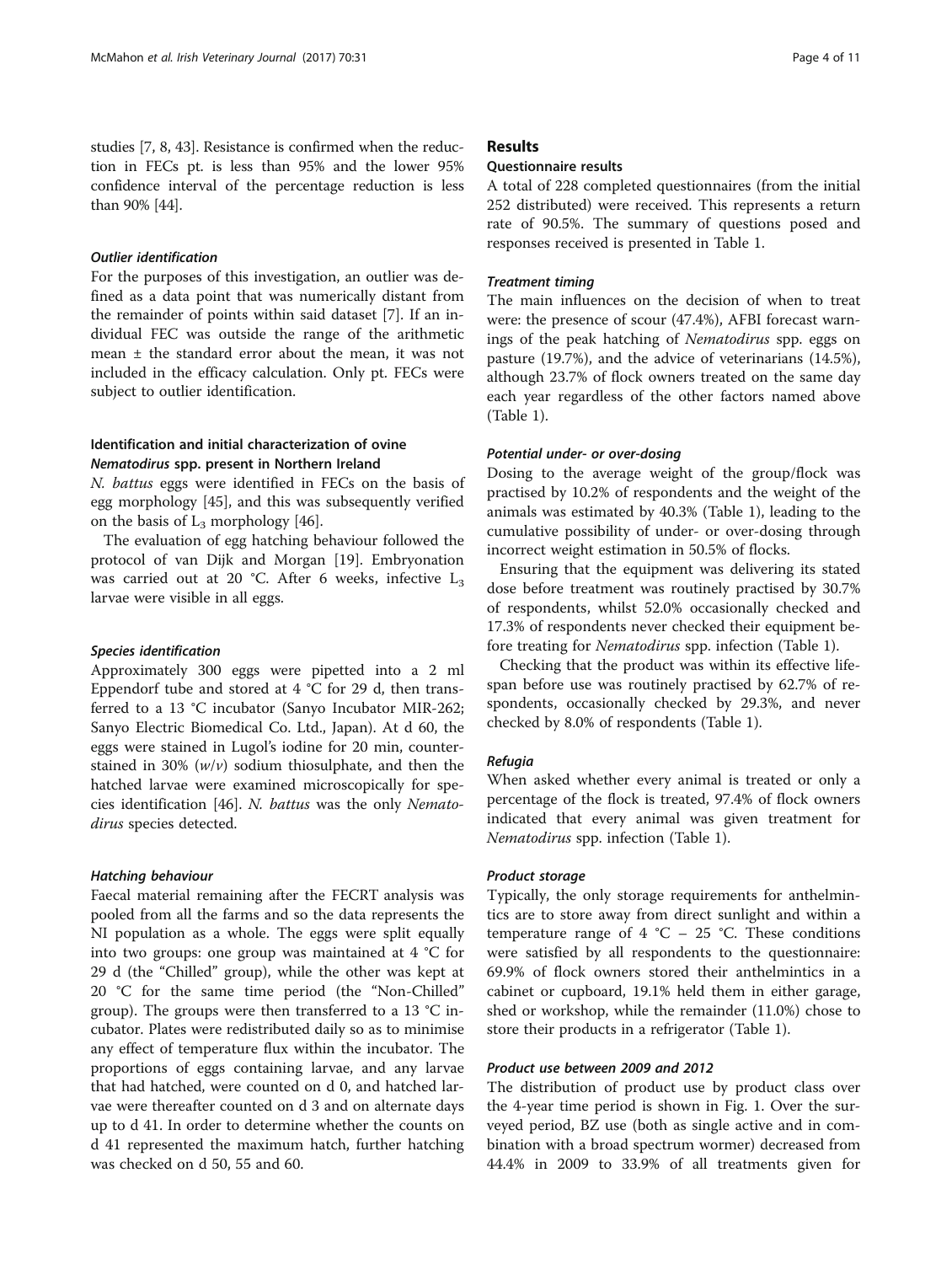Question Potential Response Percentage (number of respondents) Do you treat specifically for Nematodirus spp. infection? Yes No 81.6 (186) 18.4 (42) How is the decision made to treat the animals? AFBI forecast Faecal egg count Presence of scour Advice of veterinarian Advice of other farmers Same day annually Dependent on weather At turnout At 6 weeks of age As needed 19.7 (45) 7.9 (18) 47.4 (108) 14.5 (33) 53 (12) 23.7 (54) 6.6 (15) 1.3 (3) 5.3 (12) 5.3 (12) Is every animal treated, or is only a percentage treated? 100% <100% 97.4 (222) 2.6 (6) How is the volume of drench determined? The Estimate individual Group average Heaviest in group Weigh individual 40.3 (92) 10.2 (23) 48.2 (110) 1.3 (3) Is the equipment checked before use? Never Sometimes Always 17.3 (39) 52.0 (119) 30.7 (70) Where is the product stored when not in use? Fridge Cabinet/Cupboard Garage/Shed/Workshop 11.0 (25) 69.9 (159) 19.1 (44) Is "best before" date checked before use? Never Sometimes Always 8.0 (18) 29.3 (67) 62.7 (143)

<span id="page-4-0"></span>Table 1 The questions posed and potential responses to the questionnaire, together with the number (N) and percentage (%) of flock owners indicating the applicable response

(As the decision to treat is often multi-factorial, the denominator for percentage calculation is set as the number of returned questionnaires (228) and the numerator is the tally of flock owners indicating each potential response)

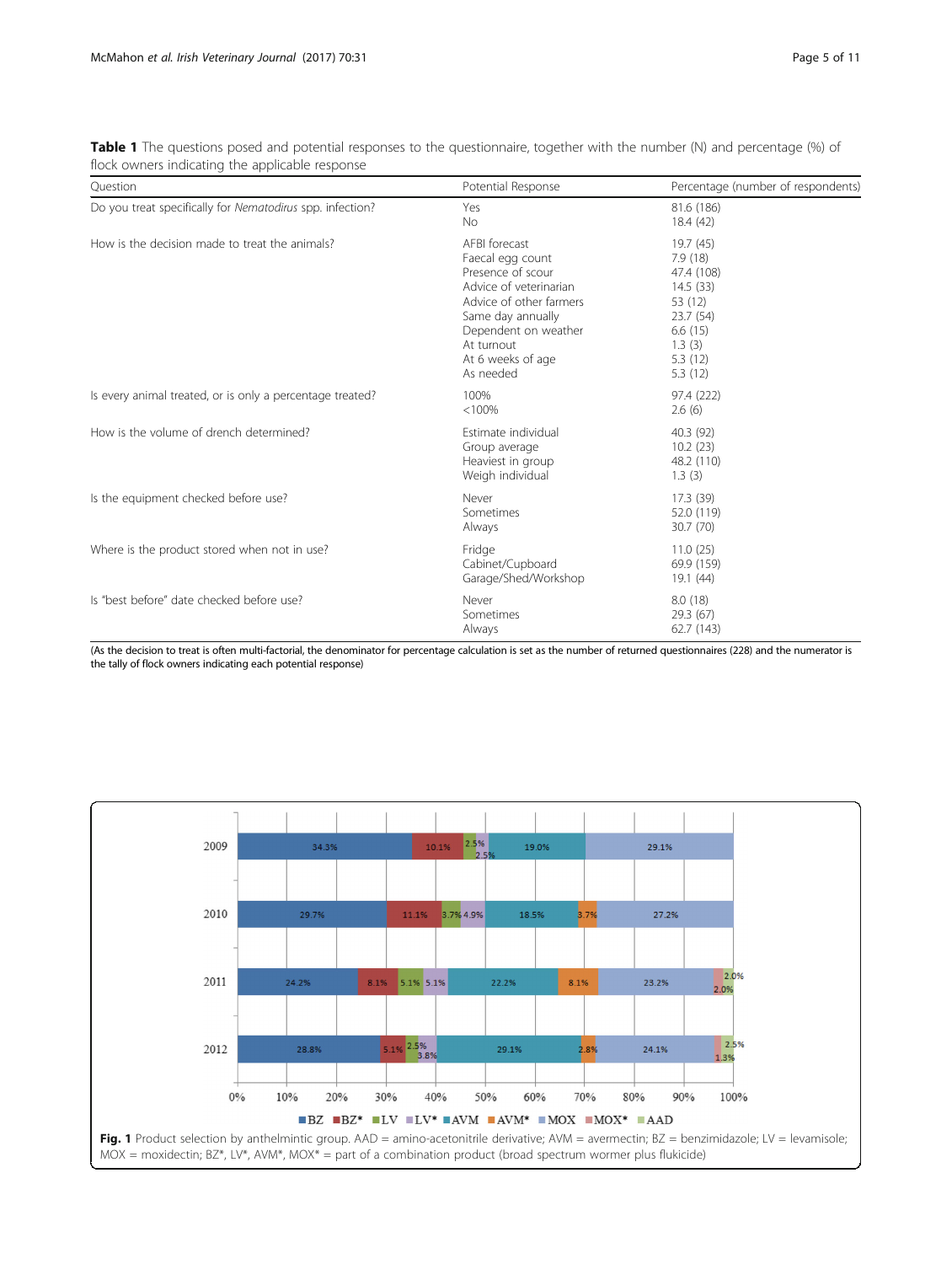nematodirosis in 2012. Similarly, the use of moxidectin (MOX) products fell from 29.1% to 25.4% of all treatments given between 2009 and 2012, while the use of avermectin (AVM) products increased by 12.9% over the same 4-year period. The amino-acetonitrile derivative (AAD), monepantel accounted for 2.0% and 2.5% of all treatments given in the Spring of 2011 and 2012, respectively. There was no observable trend for LV use, except that (excluding monepantel) it was the least frequently used anthelmintic for the control of Nematodirus spp. infection.

#### **FFCRT**

A total of 51 flock owners submitted pre-treatment faecal samples from their lambs in 2012. Of these, lambs from 41 farms had nematodirosis (as diagnosed by the presence of eggs) at the time of submission and sufficient volumes of faeces were submitted to allow the completion of the FECRT. The same 10 animals sampled at day 0 were sampled again at d 7 in 48 flocks. Within the remaining 3 flocks, only 9 of the initial 10 animals were sampled. In each case, the FEC of the replacement animal was out of character with the remainder of its dataset and was excluded from analysis. The pt. means for these 3 flocks were calculated from the remaining 9 animals. The influence that including these outliers within datasets had on efficacy calculations is summarised in Table 2.

On the basis of observed treatment efficacy alone (Fig. [2\)](#page-6-0), reduced efficacy of BZs was present in 35.7%  $(10/28)$  of flocks tested; of LV in 50%  $(1/2)$  of flocks tested; of AVMs in 33% (2/6) of flocks tested; and of MOX in 75% (3/4) of flocks tested. Reduced efficacy of AAD was not detected at the time of the survey.

#### Hatching behaviour

After a period of 41 days, 43% of eggs in the "Non-Chilled" group were able to hatch, and no further hatching was observed following d 50 (data not shown). Within the "Chilled" group, 100% of the eggs had hatched by d 21, with the largest single increase between time points occurring between d 9 and d 11 (Fig. [3\)](#page-6-0).

## **Discussion**

The return rate for the Questionnaires was very high: 90.5%. They were distributed to sheep farmers who had participated in a previous survey and so were not randomly selected. This could be viewed as a limitation of the study. However, the farmers were respondents to an original, random distribution of Questionnaires to 1000 farmers in the province, and the sample size was of sufficiently large size to be meaningful, so this fact should not detract from the validity of the results. Moreover, it did allow us to monitor the same group of farmers with regard to the control of various helminth parasites: gastrointestinal nematodes, liver fluke and tapeworms [[5](#page-9-0), [8, 9](#page-9-0), [47](#page-9-0)].

## Control of Nematodirus

There are a number of complex and confounding factors which influence the effectiveness of administered treatments. Broadly, they can be categorised as operational, chemical, parasitological and physiological. These areas are not mutually exclusive and many of the interactions between them play an important role in determining how effective a treatment will be at controlling the infection [\[48\]](#page-9-0).

Adverse operational factors include treatment frequency, infrequent drug rotation, poor dosing technique, under-dosing and improperly timed treatments. Previous studies in NI have indicated that annual rotation between anthelmintics for control of ovine nematode parasites is practised by 21.3% of flock owners [[8\]](#page-9-0) and the majority (61.1% of all flock owners surveyed) apply treatments up to 2 times per year [\[8](#page-9-0)]. Although current guidelines advise that the volume of anthelmintic given to every animal should be that given to the heaviest of the group [\[38](#page-9-0)], potential under- or over-dosing was identified in the present study, as 40.3% of flock owners estimated the weight of the individual animal and a further 10.2% dosed all animals according to the average of the group. Therefore, potential under- or over-dosing through incorrect weight estimation exists in 50.5% of flocks in NI. Likewise, only 30.7% of owners checked their dosing equipment before treatment. It is recommended that flock owners incorporate local risk assessment (i.e. parasite forecasts) in their decisions regarding treatment timing to ensure optimum efficacy [[39\]](#page-9-0). AFBI publishes an annual "Nematodirus forecast", advising flock owners of the projected peak hatching of eggs. It is similar to the National Animal Disease Information Service (NADIS) forecast and to that of SCOPS, in that they all make use of meteorological data and the Ollerenshaw Index [[49](#page-9-0)].

Table 2 The impact of omitting outliers from mean post-treatment faecal egg counts on the efficacy of drug treatment

| Flock code | AnthelminticGroup | Unadjusted        |                        | Corrected         |                        |
|------------|-------------------|-------------------|------------------------|-------------------|------------------------|
|            |                   | Mean $\pm$ S.E.M. | Efficacy $(\%)$ (C.I.) | Mean $\pm$ S.E.M. | Efficacy $(\%)$ (C.I.) |
|            | <b>AVM</b>        | $5.3 \pm 5.3$     | 94 (48, 99)            | $0 \pm 0$         | 100 (100,100)          |
|            | BZ                | $6.7 + 4.9$       | 98 (90, 99)            | $0 \pm 0$         | 100 (100,100)          |
| 10         | ΒZ                | $30.3 \pm 30.3$   | 90 (11, 99)            | $0 \pm 0$         | 100 (100,100)          |

AVM avermectin, BZ benzimidazole, C.I. Confidence Intervals, Corrected outliers omitted from calculations, S.E.M. Standard Error about the Mean, Unadjusted with outliers included in calculations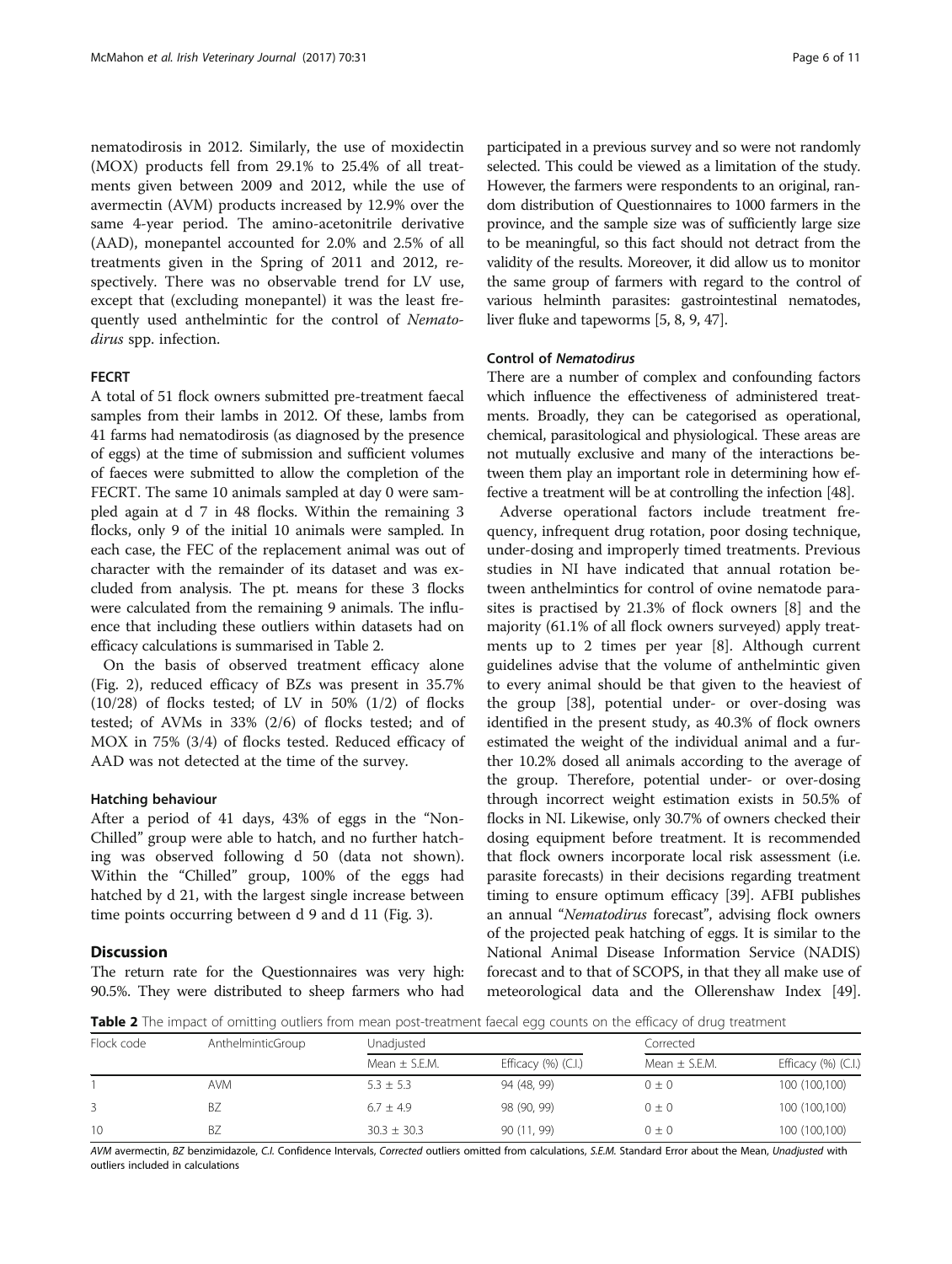<span id="page-6-0"></span>

However, the AFBI forecast focuses solely on NI, offers advice on treatments, on efficacy testing should it be required, and provides a point of contact should flock owners have queries [\[50\]](#page-10-0). The questionnaire data revealed that only 19.7% of owners consulted the local AFBI forecast before treatments were given; similarly, only 6.6% of respondents took account of prevailing weather conditions. Generally, it is considered unwise to await the appearance of clinical signs before therapeutic intervention [[51](#page-10-0)], although a total of 52.7% of flock owners did so.

Chemical factors contributing to treatment failure include the use of generic brands, expired products, improperly stored products and persistent anthelmintics.



standard deviation)

The Questionnaire returns indicated that generic products were available and used in NI, but the contribution of these to treatment failure has not been assessed. Over 60% of respondents indicated that they routinely ensured the product was within its "best before" date before use, although the potential also existed for uncontrolled storage temperatures of anthelmintics in fridges (11.0% of respondents) or in garages (19.1% of respondents). Due to their high safety index and efficacy [[38\]](#page-9-0), the BZs are widely used in the control of N. battus [[37](#page-9-0)]. In this regard, the use of a BZ reduces selection pressure on the other anthelmintic families of drugs [\[39\]](#page-9-0). It might increase non-target pressure on other nematode species that might be present at the time of treatment, but BZ resistance is so widespread in these species that use against N. battus is unlikely to exacerbate significantly the (already irretrievable) situation. Furthermore, the timing of BZ use in Spring for lambs is likely to be too early to have an impact on the other PGE species. Over the time period investigated by the questionnaire, the use of AVMs for Nematodirus spp. control increased by 12.9% (to 31.9%: Fig. [1\)](#page-4-0). This is an important point, as MLs (AVMs plus MOX) (57.3% in 2012) are used more extensively than BZs (33.9%); LV (6.3%) and AAD (2.5%) are not widely used and so are not major contributors to the potential problem of inappropriate drug choice.

## Ineffective control of Nematodirus in NI

In Nematodirus spp., testing the efficacy of treatments using FECRT should, where possible, have pt. sampling occurring within 7–10 d following drench administration [[39\]](#page-9-0). This is due to the brief pre-patent period of N. battus [[52](#page-10-0)]. The World Association for the Advancement of Veterinary Parasitology (WAAVP) guidelines recommend pre-dosing egg counts of at least 150 epg for the faecal egg count reduction test to give reliable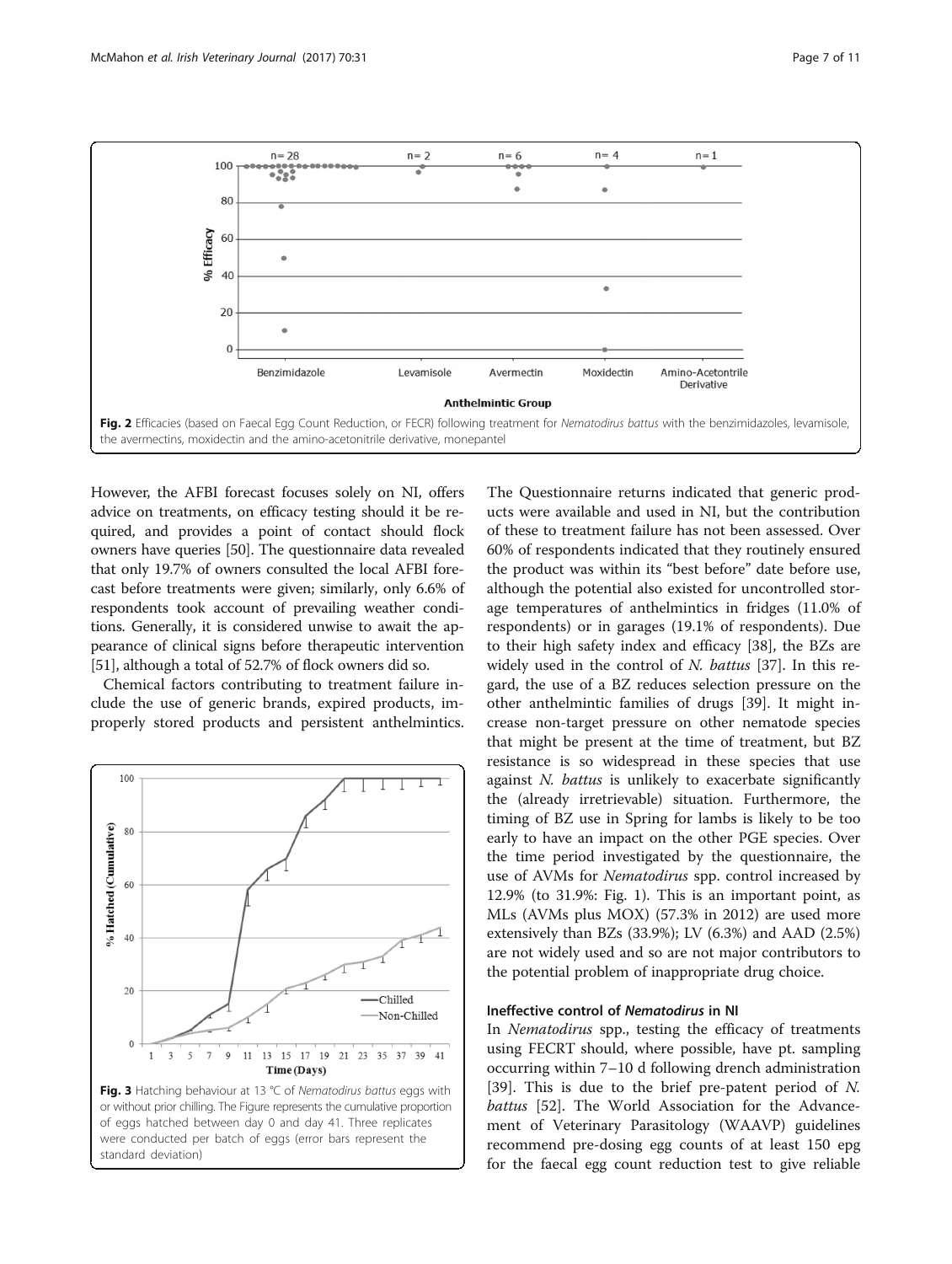evidence of resistance (based on the modified McMaster technique with minimum sensitivity of 50 epg). This is clearly difficult to obtain for Nematodirus spp., for which egg counts are often low and the presence or absence of even a single egg in the small sample examined could lead to over- or under-estimation of the egg count, respectively. Hence, if evidence of resistance is to be obtained, a more sensitive assay than the standard McMaster is needed. The sedimentation method allows a much larger sample to be analysed, leading to a more accurate estimation of the number of eggs present. Regular and repeated checks on the content of the 90 μm sieve and on the residue passing through the 63 μm sieve following sample preparation, have confirmed the efficacy of the method for retention of Nematodirus eggs and, with a detection limit of 15 epg, it is more sensitive than the modified McMaster method for the low egg counts typically found in Nematodirus infections. Other techniques now exist with greater sensitivity than the McMaster technique - eg FLOTAC, 1 epg [[53\]](#page-10-0) and mini-FLOTAC, 5 epg [\[54](#page-10-0)] - but they were not available to use at the time the present study was carried out.

While at first glance it would appear that there are a high number of holdings in NI where reduced drug efficacy is a problem, this may not in fact be the case. The five classes of anthelmintics claim efficacy against N. battus [[55\]](#page-10-0), although the parasite is a dose-limiting species for mebendazole (and other early, insoluble BZs) [[27\]](#page-9-0) and for most of the ML anthelmintics [\[37](#page-9-0)]. Reduced BZ activity was present in 35.7% of flocks tested with BZs. Potentially, this constitutes a significant problem, as the BZs are the main class of drugs used for control of nematodirosis.

Four flock owners used products containing MOX. Injectable formulations of MOX are only active against N. spathiger, whereas oral MOX is active against N. battus (and other Nematodirus spp). Three of the four flock owners used oral MOX; the other used injectable, longacting MOX. In the case of the AVMs, Dectomax, Noromectin, Oramec and Qualimec were used. Dectomax® (Zoetis) will only effectively treat  $L_4$  N. battus larvae when a higher dose rate (of 300 μg/kg, not 200 μg/kg) than that suggested on the packaging is used. (When contacted, the flock owner did not know this.) Ivomec® (Merial AH) and Qualimec® only have a label claim against *N. filicollis* [[55\]](#page-10-0). Thus, it would appear that the use of ML products to control nematodirosis should not be recommended until flock owners are more aware of the gaps in their spectra of activity.

The presence of reduced drug efficacy against N. battus infection in NI has highlighted a major issue and illustrates the problem that farmers have to deal with. Significantly, it reflects the reality of what is happening in the field. One possible explanation for this state of affairs is the existence of AR in N. battus populations, but that has not been demonstrated in the present study.

## Anthelmintic resistance in Nematodirus spp., across the British isles and the ROI

Results of a survey conducted in the ROI in 2013 revealed reduced treatment efficacy against Nematodirus spp. While BZs were effective in 100% of tests, LV was effective in 80% of cases and ML (AVM plus MOX) treatment was effective in 94% of cases [[34](#page-9-0)]. No details were given regarding which ML products were used, but the authors noted that Nematodirus spp. is the dose-limiting species for that anthelmintic group and this may account for the lower efficacy of MLs in some cases.

In a preliminary investigation into a case of suspected BZ resistance in N. battus, in the North of England, it was shown that treatment with fenbendazole reduced the FEC by 83% [[36](#page-9-0)]. Faecal material from the farm with suspected BZ resistance was subsequently used to generate parasite material for a clinical efficacy trial, which confirmed the presence of AR [[37\]](#page-9-0).

#### Hatching requirements

Within-genotype variation has been put forward as a hypothesis regarding the diversity of hatching requirements observed in a similar study in the UK [\[20](#page-9-0)]. This represents a viable hypothesis as, in the present study, any eggs collected throughout the Spring infection would be the offspring of larvae which had hatched after a chilling stimulus; the good weather conditions (mean daily temperatures of 13.5 °C, 13.3 °C and 11.1 °C in August, September and October, respectively) for hatching in the Autumn months preceding sample collection in the Spring of 2012 precluded the prospect that the Spring infections arose from eggs not requiring chilling (i.e. those which had been unable to hatch during the previous Autumn); and larvae from eggs hatching in Autumn would not have survived the winter. As stated by van Dijk and Morgan [[20\]](#page-9-0), "The eggs collected for the experiments, therefore, must have been produced by nematodes hatching from eggs that had delayed hatching until after exposure to a chilling stimulus".

Previously, we have discussed the shift in focus away from the classical Spring bell-curve of Nematodirus spp. infection towards Autumn infections. This shift was consistent with increasing monthly temperatures [\[4](#page-9-0)]. How the incidence of one affects the incidence of the other is not yet clear, but some reports suggest a positive correlation between the heights of the Spring and Autumn peaks of diagnoses within the same year [[56](#page-10-0)]. While Autumn hatching and *N. battus* infection does occur in NI, probably it is not a disease entity in its own right, but would occur as an element of PGE at that time. The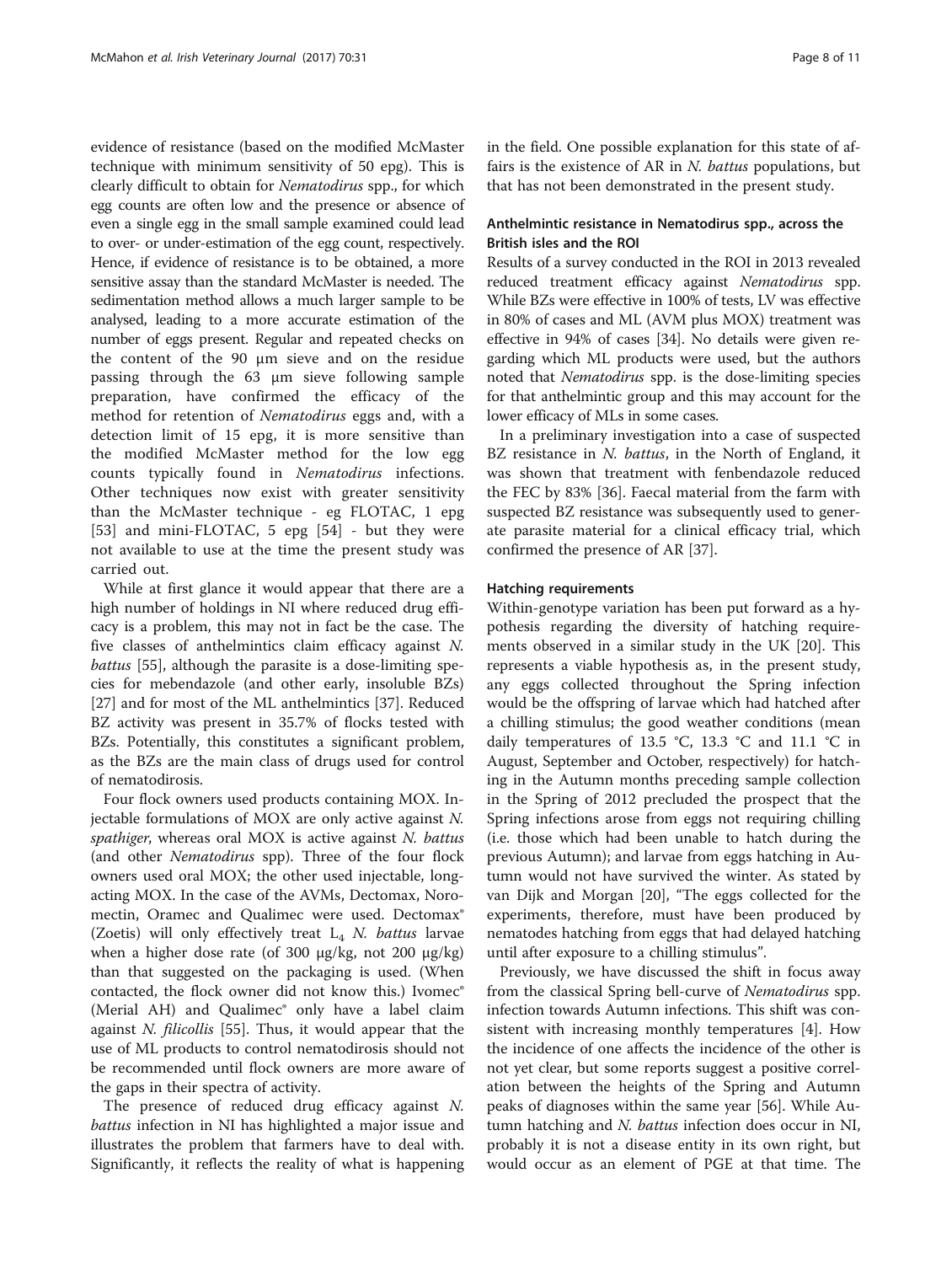animals are older and larger, and more resilient, so the clinical problems (of diarrhoea and death) are not likely to be as severe as spring nematodirosis.

## Conclusions

The results of the questionnaire survey on control of Nematodirus identified a number of poor control strategies, namely, inappropriate product choice, underdosing and inaccurate calibration of dosing equipment. This highlights the need for continued education of flock owners and a greater awareness by them of the range of efficacies of those products that are available. An unsuitable choice of anthelmintic has implications, not just for control of Nematodirus, but for the development of AR in off-target species as well. In the short-term, the use of BZs over AVMs should be promoted for the control of nematodirosis, in order to reduce the pressure on the AVM group. Stockholders should also make better use of forecasting information and show greater vigilance in monitoring parasitic infections. They should be encouraged to submit samples for diagnosis to ensure optimal treatment timing and detection of AR. The early detection of AR would allow maximal time to implement effective control strategies aimed at reducing further development of resistance [\[57](#page-10-0)]. The results of the coprological survey have highlighted the problem of reduced activity of anthelmintics used to treat Nematodirus infections and this may indicate that AR exists in Nematodirus populations in NI. The latter requires more rigorous investigation before it can be confirmed. This is particularly true for LV, AVM and MOX, as only a small number of farms were involved in the present study and so the results should be interpreted with some degree of caution.

The results obtained in the hatching study suggest that a diversity of behaviours exists. This may indicate within-genotype variation in the chilling requirement and, as such, further investigations into the long-term effects of climate change on parasitism, flock health plans and anthelmintic use are warranted. The existence of a second autumnal infection, and its importance relative to the Spring infection, requires ongoing monitoring and is something farmers should be aware of. Clearly, signs of scour in the autumn would not necessarily alert farmers to the possibility of  $N$ . *battus* infection and they would most likely be using MLs, not BZs, because of the need to treat other nematode species (at that time). Consequently, accurate diagnosis of N. battus at this time is essential, as is better education of farmers to be more aware of an autumnal infection.

If appropriate measures are put in place, AR should not develop in Nematodirus spp. to the same extent as already reported for Trichostrongylus spp. and T. circumcincta in NI [[7](#page-9-0)]. While Nematodirus spp. may not be

seen to be as significant as these species, its successful control is still of great importance to the health of young lambs in the flock.

Finally, while the present communication completes the overview of ovine helminth disease in NI, it contributes to a greater all-island of Ireland perspective on disease control in Ireland. The data may help to inform the design and implementation of future management programmes.

#### Abbreviations

AAD: Amino-acetonitrile derivative; AFBI: Agri-Food and Biosciences Institute; AR: Anthelmintic resistance; AVM: Avermectin; BZ: Benzimidazole; CAFRE: College of Agriculture, Food and Rural Enterprise; DAERA: Department of Agriculture, Environment and Rural Affairs; DAFM: Department of Agriculture, Food and the Marine; FEC: Faecal Egg Count; FECRT: Faecal Egg Count Reduction Test; GVA: Gross added value; LV: Levamisole; MAFF: Ministry of Agriculture, Fisheries and Food; ML: Macrocyclic lactone; MOX: Moxidectin; NADIS: National Animal Disease Information Service; NI: Northern Ireland; NIFDA: Northern Ireland Food and Drink Association; NOAH: National Office of Animal Health; PGE: Parasitic gastroenteritis; pt.: Post-treatment; ROI: Republic of Ireland; SAC: Scottish Agricultural College; SCOPS: Sustainable Control of Parasites in Sheep; SNP: Single nucleotide polymorphism; UK: United Kingdom; VSD: Veterinary Sciences Division; WAAVP: World Association for the Advancement of Veterinary Parasitology

#### Acknowledgements

We wish to thank Robert Walker and David McCoubrey (AFBI) who helped disseminate the questionnaire, Mary Devlin and Jennie Finlay from the School of Biological Sciences, QUB, Don Morrow and Steven Johnston, from the College of Agriculture, Food and Rural Enterprise (CAFRE), William Sherrard formerly at Pfizer, and all the farmers who participated in the survey, without whom this work would not have been possible.

#### Funding

## None

### Availability of data and materials

The datasets used and analysed during the current study are available in the PhD Thesis of Connor McMahon, held in the Library of The Queen's University of Belfast.

McMahon, C. 2015. Anthelmintic resistance in parasites of sheep in Northern Ireland and the strategic control of parasitic diseases.

#### Authors' contributions

CM, HE, RH and IF contributed to study design and the analysis and interpretation of data. CM, RH, GB and IF were involved in drafting the manuscript. CM, JB, RH and IF gave final approval of the version to be published. CM, RH and IF agreed to be accountable for all aspects of the work. All authors read and approved the final manuscript.

#### Ethics approval and consent to participate

Not applicable

#### Consent for publication

Not applicable

#### Competing interests

The authors declare that they have no competing interests.

#### Publisher's Note

Springer Nature remains neutral with regard to jurisdictional claims in published maps and institutional affiliations.

#### Author details

<sup>1</sup>Parasite Therapeutics Research Group, School of Biological Sciences, Medical Biology Centre, The Queen's University of Belfast, 97 Lisburn Road, Belfast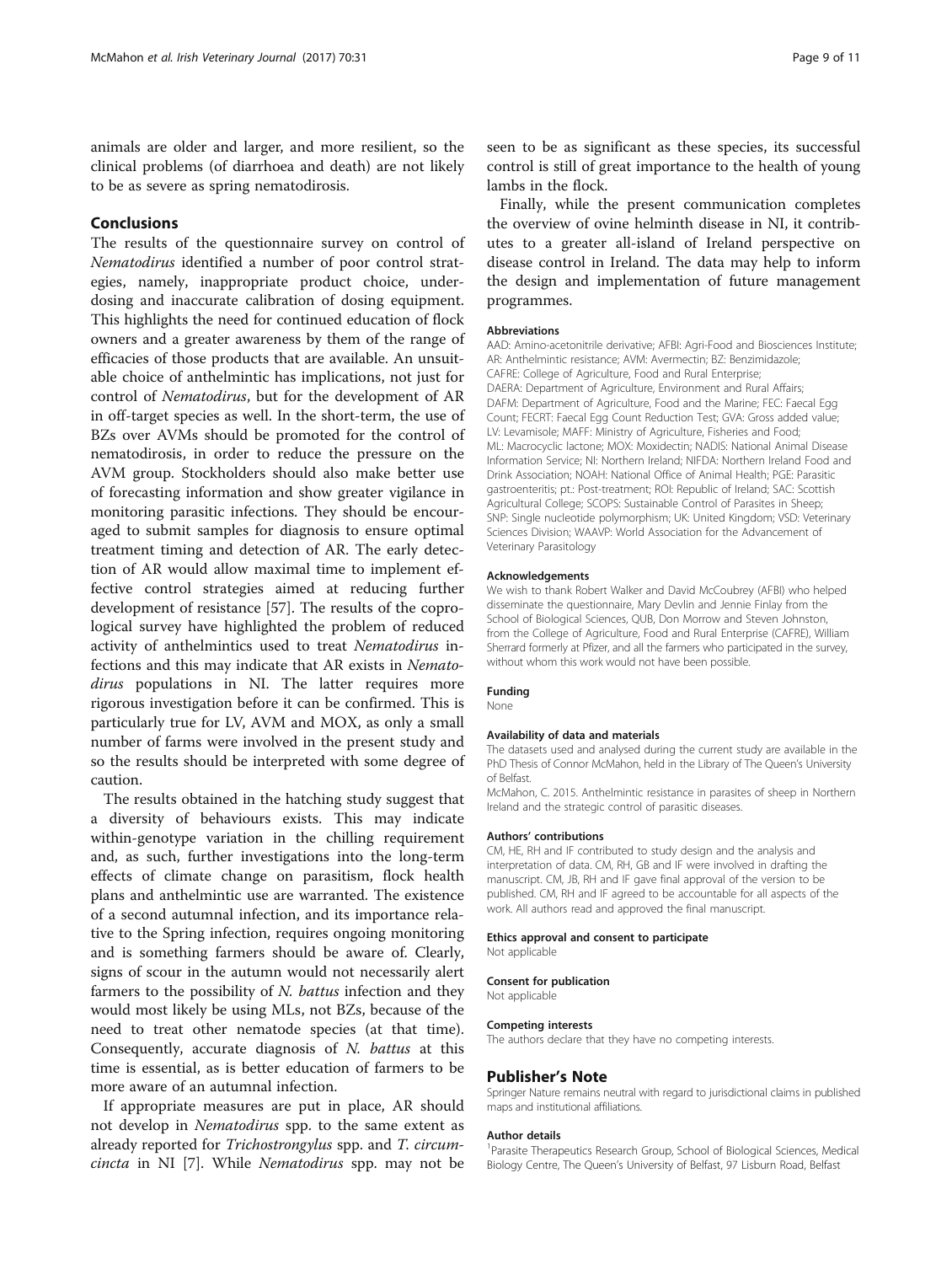<span id="page-9-0"></span>BT9 7BL, UK. <sup>2</sup>Veterinary Sciences Division, Agri-Food and Biosciences Institute (AFBI) Stormont, Belfast BT4 3SD, UK.

Received: 30 January 2017 Accepted: 10 October 2017 Published online: 19 October 2017

#### References

- 1. Anon. Ulster Bank quarterly economic review, April 2010.
- 2. NIFDA (Northern Ireland Food and Drink Association). The Agri-food sector: role in the Northern Ireland economy. 2012. [www.nifda.co.uk](http://www.nifda.co.uk).
- DAERA (Department of Agriculture, Environment and Rural Affairs). Statistical review of Northern Ireland Agriculture. 2015. [https://www.daera-ni.gov.uk/sites/](https://www.daera-ni.gov.uk/sites/default/files/publications/DARD/stats-review-2015-final-amended.PDF) [default/files/publications/DARD/stats-review-2015-final-amended.PDF](https://www.daera-ni.gov.uk/sites/default/files/publications/DARD/stats-review-2015-final-amended.PDF).
- 4. McMahon C, Gordon AW, Edgar HWJ, Hanna REB, Brennan GP, Fairweather I. The effect of climate change on parasitic gastroenteritis determined using veterinary surveillance and meteorological data for Northern Ireland over the period 1999–2009. Vet Parasitol. 2012;190:167–77.
- 5. McMahon C, Edgar HWJ, Hanna REB, Ellison SE, Flanagan AM, McCoy M, Kajugu P-E, Gordon AW, Irwin D, Barley JE, Malone FE, Brennan GP, Fairweather I. Liver fluke control on sheep farms in Northern Ireland: a survey of changing management practices in relation to disease prevalence and perceived triclabendazole resistance. Vet Parasitol. 2016;216:72–83.
- 6. Cooper KM, McMahon C, Fairweather I, Elliott CT. Potential impacts of climate change on veterinary medicinal residues in livestock produce: an island of Ireland perspective. Trends Food Sci Tech. 2015;44:21–35.
- 7. McMahon C, Bartley DJ, Edgar HWJ, Ellison SE, Barley JP, Malone FE, Hanna REB, Brennan GP, Fairweather I. Anthelmintic resistance in Northern Ireland (I): prevalence of resistance in ovine gastrointestinal nematodes, as determined through faecal egg count reduction testing. Vet Parasitol. 2013c;195:122–30.
- 8. McMahon C, Barley JP, Edgar HWJ, Ellison SE, Hanna REB, Malone FE, Brennan GP, Fairweather I. Anthelmintic resistance in Northern Ireland (II): variations in nematode control practices between lowland and upland sheep flocks. Vet Parasitol. 2013a;192:173–82.
- 9. McMahon C, McCoy M, Ellison SE, Barley JP, Edgar HWJ, Hanna REB, Malone FE, Brennan GP, Fairweather I. Anthelmintic resistance in Northern Ireland (III): uptake of "SCOPS" (Sustainable Control of Parasites in Sheep) recommendations by sheep farmers. Vet Parasitol. 2013b;193:179–84.
- 10. Haskell SSR. Blackwell's five-minute veterinary consult: ruminant. Iowa: Wiley-Blackwell.
- 11. Thomas RJ, Stevens AJ. Some observations on Nematodirus disease in Northumberland and Durham. Vet Rec. 1956;68:471–5.
- 12. Christie MG. On the hatching of Nematodirus battus, with some remarks on N. fillicollis. Parasitology. 1962;52:297–313.
- 13. Winter MD, Wright C, Lee DL. The effect of dexamethasone on resistance of older lambs to infection with Nematodirus battus. J Helminthol. 1997;71:133–8.
- 14. Sutherland I, Scott I. Gastrointestinal nematodes of sheep and cattle, biology and control. Oxford: Blackwell Publishing; 2010.
- 15. Roeber F, Jex AR, Gasser RB. Impact of gastrointestinal parasitic nematodes of sheep and the role of advanced molecular tools for exploring epidemiology and drug resistance – an Australian perspective. Parasite Vector. 2013;6:153.
- 16. AFBI (Agri-Food and Biosciences Institute). All-island animal disease surveillance report. 2013. [www.afbini.gov.uk/.](http://www.afbini.gov.uk/)
- 17. AFBI (Agri-Food and Biosciences Institute). All-island animal disease surveillance report. 2014. [www.afbini.gov.uk/.](http://www.afbini.gov.uk/)
- 18. AFBI (Agri-Food and Biosciences Institute). All-island animal disease surveillance report. 2015. [www.afbini.gov.uk/.](http://www.afbini.gov.uk/)
- 19. van Dijk J, Morgan ER. The influence of temperature on the development, hatching and survival of Nematodirus battus larvae. Parasitology. 2008;135:269–83.
- 20. van Dijk J, Morgan ER. Variation in the hatching behaviour of Nematodirus battus: polymorphic bet hedging? Int J Parasitol. 2010;40:675–81.
- 21. Anon. Nematodirosis a major problem in Scottish flocks in June. -SAC veterinary services – surveillance report. Vet Rec. 2005;157:273–6.
- 22. Anon. SAC C VS disease surveillance report: cases of nematodirosis in lambs peak in June. Vet Rec. 2011;168:581–4.
- 23. Anon. Northern Ireland disease surveillance report: Northern Ireland disease surveillance, January to March 2013. Vet Rec. 2013;172:657–8.
- 24. Anon. AHVLA disease surveillance report: widespread reporting of parasitic gastroenteritis in sheep. Vet Rec. 2014;174:10–3.
- 25. Bartley D, Kenyon F, Jackson F, Nematodirus: a perennial (but changing?)
- problem in lambs. 2011. The Moredun Foundation News Sheet, Vol. 5, No. 9. 26. Scottish Agricultural Colleges (SAC). Veterinary services disease surveillance report. Vet Rec. 2011;168:122–5.
- 27. Sargison ND, Wilson DJ, Scott PR. Observations on the epidemiology of autumn nematodirosis in weaned lambs in a Scottish sheep flock. Vet Rec. 2012;170:391.
- 28. Middelberg A, McKenna PB. Oxfendazole resistance in Nematodirus spathiger. New Zeal Vet J. 1983;31:65-6.
- 29. Martin PJ. Nematode control schemes and anthelmintic resistance. In: Anderson N, Waller PJ, editors. Resistance in Nematodes to Anthelmintic Drugs. CSIRO Division of Animal Health. Glebe, New South Wales: Australian Wool Corporation Technical Publication; 1985. p. 29–40.
- 30. Obendorf DL, Parsons J, Nicholls J. An egg development test for the evaluation of benzimidazole resistance in Nematodirus spathiger. Aust Vet J. 1986;66:382–3.
- 31. Obendorf DL, Nicholls J, Koen T, Lacy E. Benzimidazole resistant Nematodirus sp. in Tasmania. Aust Vet J. 1991;68:72–3.
- 32. Oliver AMB, Pomroy WE, Leathwick DM. Benzimidazole resistance in Nematodirus spathiger and N. filicollis in New Zealand. New Zeal Vet J. 2016; 64:201–6.
- 33. Sargison ND. Nematodirosis. UK Vet. 2006;11:56–62.
- 34. Keane OM, Keegan JD, Good B, de Waal T, Fanning J, Gottstein M, Casey M, Christine H, Sheehan M. High level of treatment failure with commonly used anthelmintics on Irish sheep farms. Ir Vet J. 2014;67:16.
- 35. Keegan JD, Keane OM, Good B, de Waal T, Denny M, Hanranahan JP, Fitzgerald W, Sheehan M. A nationwide survey of anthelmintic treatment failure on sheep farms in Ireland. Ir Vet J. 2017;70:7.
- 36. Mitchell S, Mearns R, Richards I, Donnan A, Bartley DJ. Benzmidazole resistance in Nematodirus battus. Vet Rec. 2011;168:623.
- 37. Morrison AA, Mitchell S, Mearns R, Richards I, Matthews JB, Bartley DJ. Phenotypic and genotypic analysis of benzimidazole resistance in the ovine parasite Nematodirus battus. Vet Res. 2014;45:116.
- Abbott KA, Taylor MA, Stubbings LA. Sustainable control of parasites in sheep (SCOPS), a technical manual for veterinary surgeons and advisors. 4th ed; 2012. [www.nationalsheep.org.uk.](http://www.nationalsheep.org.uk)
- 39. Stubbings L. Benzimidazole resistance in Nematodirus battus. Vet Rec. 2011; 168:623–4.
- 40. SCOPS. NEMATODIRUS IN LAMBS. 2012. [http://scops.org.uk/alert\\_pdfs/](http://scops.org.uk/alert_pdfs/NEMATODIRUSApril201204042012090139.pdf) [NEMATODIRUSApril201204042012090139.pdf.](http://scops.org.uk/alert_pdfs/NEMATODIRUSApril201204042012090139.pdf)
- 41. Flanagan A, Edgar HWJ, Gordon A, Hanna REB, Brennan GP, Fairweather I. Comparison of two assays, a faecal egg count reduction test (FECRT) and a coproantigen reduction test (CRT), for the diagnosis of resistance to triclabendazole in Fasciola hepatica in sheep. Vet Parasitol 2011;176:170–6.
- 42. Kohapakdee S, Pandey VS, Pralomkarn W, Choldumrongkul S, Ngampongsai W, Lawpetchara S. Anthelmintic resistance in goats in southern Thailand. Vet Rec. 1995;137:124–5.
- 43. Bartley DJ, Donnan AA, Jackson E, Sargison N, Mitchell GBB, Jackson F. A small scale survey of ivermectin resistance in sheep nematodes using the faecal egg count reduction terst on samples collected from Scottish sheep. Vet Parasitol. 2006;137:112–8.
- 44. Coles GC, Bauer C, Borgsteede FHM, Geerts S, Klei TR, Taylor MA, Waller PJ. World Association for the Advancement of Veterinary Parasitology (WAAVP) methods for the detection of anthelmintic resistance in nematodes of Veterinary importance. Vet Parasitol. 1992;44:35–44.
- 45. van Wyk JA, Mayhew E. Morphological identification of parasitic nematode infective larvae of small ruminants and cattle: a practical lab guide. Onderstepoort J Vet Res. 2013;80:14 pages.
- 46. Ministry of Agriculture, Fisheries and Food. Manual of veterinary parasitological laboratory techniques. London: Her Majesty's Stationery Office; 1986.
- 47. McMahon C, Edgar HWJ, Barley JP, Hanna REB, Brennan GP, Fairweather I. Tapeworm control practices by sheep farmers in Northern Ireland. Vet Parasitol: Reg Studies and Reps. 2017;7:14–8.
- 48. Bartley DJ. The prevalences, characterisation and management of anthelmintic resistance in gastrointestinal nematodes in Scottish Sheep. PhD Thesis. Edinburgh: University of Edinburgh; 2008.
- 49. Ollerenshaw CB, Smith LP. An empirical approach to forecasting the incidence of nematodiriasis over England and Wales. Vet Rec. 1966;79:536–40.